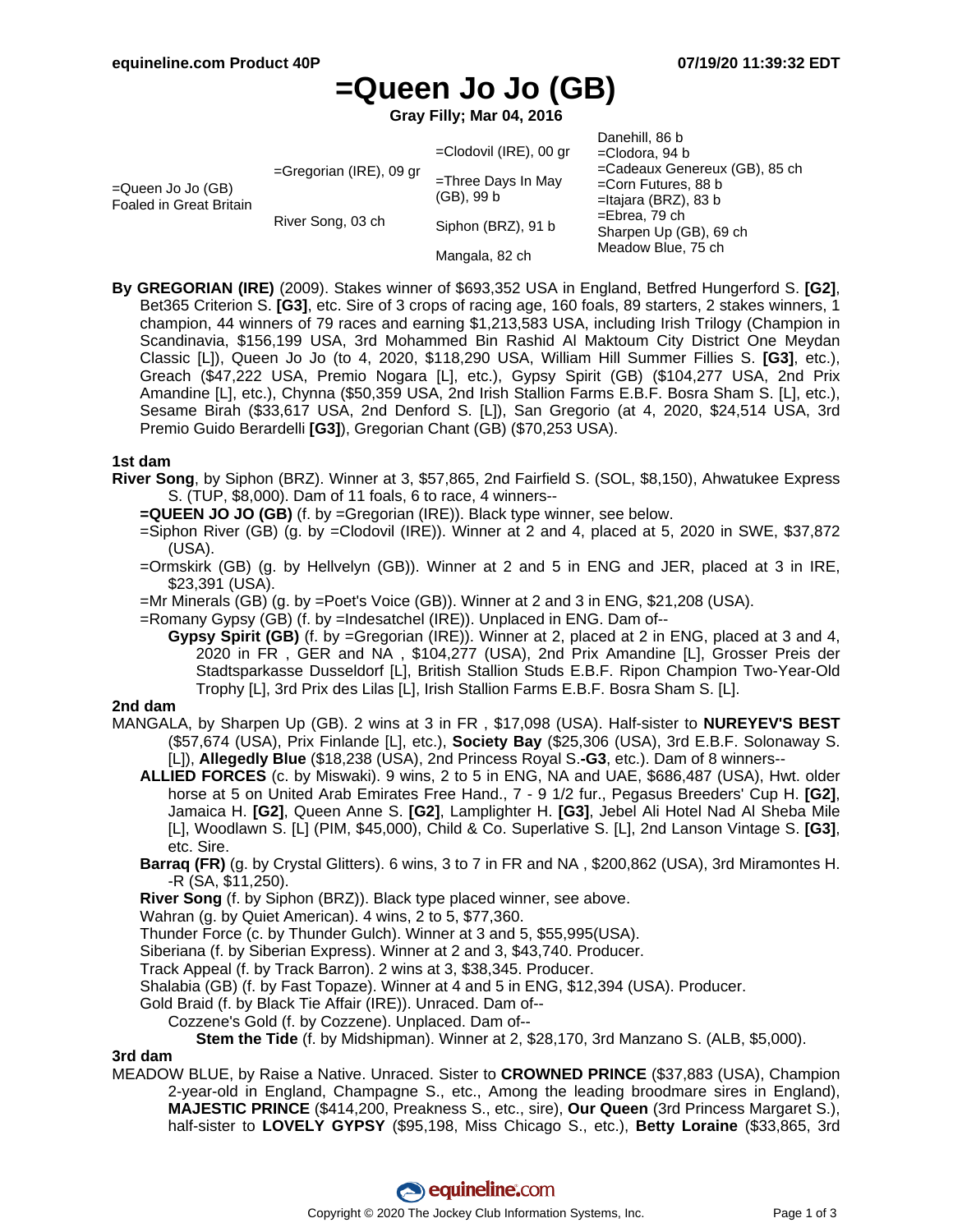## **=Queen Jo Jo (GB)**

**Gray Filly; Mar 04, 2016**

Junior Miss S.). Dam of 5 winners--

- **NUREYEV'S BEST** (f. by Nureyev). Winner at 2 and 3 in FR , \$57,674 (USA), Prix Finlande [L], 2nd Prix de Bagatelle [L], 3rd Prix de Sandringham **[G3]**, 4th Prix des Reservoirs **[G3]**. Dam of--
	- **ANDUJAR** (f. by Quiet American). 3 wins in 6 starts at 4 in NA , placed at 3 in FR , \$258,693 (USA), Milady Breeders' Cup H. **[G2]** (HOL, \$127,290), 3rd Vanity Invitational H. **[G1]** (HOL, \$36,000), Go for Wand H. **[G1]** (SAR, \$25,000). Dam of--
		- **MARION RAVENWOOD** (f. by A.P. Indy). 4 wins at 3, \$112,598, Capades S. (AQU, \$36,000). Producer.
		- **ABSTRACTION** (c. by Pulpit). 2 wins in 4 starts at 3, \$86,945, Federico Tesio S. (PIM, \$45,000), 3rd Matt Winn S. **[G3]** (CD, \$10,745). Sire.

Pola (f. by Strawberry Road (AUS)). Winner in 2 starts at 3, \$25,320. Dam of--

- **GOING WILD** (c. by Golden Missile). 7 wins, 2 to 6, \$513,200, Premier H. [L] (ZIA, \$90,000), San Miguel S. [L] (SA, \$64,140), Michael G. Schaefer Mile S. [L] (HOO, \$58,938), Sham S. [L] (SA, \$61,380), Free Spirits H. (RUI, \$30,000), etc. Sire.
- **POLA'S PLACE** (f. by Out of Place). 4 wins at 4 and 5, \$150,550, Queen S. (TP, \$29,450), 2nd West Virginia Secretary of State S. [L] (MNR, \$17,000), Hancock County H. [L] (MNR, \$15,000), 3rd Ohio Valley H. [L] (MNR, \$7,500). Producer.

**Bola Soup** (g. by Alphabet Soup). 2 wins at 3, \$78,375, 2nd City Zip S. (MTH, \$12,000).

Pola Golden R N (f. by Golden Missile). Unraced. Dam of--

**VALLEY OF MO'ARA** (f. by Overanalyze). 2 wins in 4 starts at 2, \$84,500, Miss Ohio S. -R (TDN, \$45,000), 2nd Tah Dah S. -R (BTP, \$15,000).

**Society Bay** (c. by Alleged). 4 wins, 3 to 6 in IRE, \$25,306 (USA), 3rd E.B.F. Solonaway S. [L].

- **Allegedly Blue** (f. by Alleged). Winner at 3 in ENG, \$18,238 (USA), 2nd Princess Royal S.**-G3**, 3rd Park Hill S.**-G2**. Dam of--
	- **=HAWAIT AL BARR (GB)** (f. by Green Desert). 3 wins at 3 in ENG, \$53,623 (USA), George Stubbs S. [L]. Dam of--
		- **=Equity Princess (GB)** (f. by Warning (GB)). Winner at 2 and 3 in ENG, placed in 2 starts at 3 in GER, \$73,360 (USA), 2nd Oettingen-Rennen **[G3]**, Hearing Dogs for Deaf People October S. [L], Vodafone Thoroughbred S. [L], London Clubs Fern Hill Rated S. [L], Autumn S. [L]. Dam of--
			- =Quick Off The Mark (GB) (f. by Dr Fong). 11 wins, 3 to 7 in ENG and KSA, \$196,593 (USA), Champion imported older mare in Saudi Arabia.
		- **=Blaze of Colour (GB)** (f. by Rainbow Quest). 2 wins at 3 in ENG, \$63,921 (USA), 3rd Siemens Smart Homes Technology Aphrodite S. [L]. Dam of--
			- **=BRUSCO (GB)** (c. by Rock of Gibraltar (IRE)). 4 wins, 3 to 4 in GER and ITY, placed at 4 in FR , \$102,554 (USA), Hwt. older horse at 4 on Italian Free Hand., 14 fur. & up, Coppa d'Oro di Milano [L], Kolner Steher Sparda Bank Trophy [L], 2nd Rossmann-Rennen Langer Hamburger **[G3]**, SWB Derby-Trial [L], 3rd Grosser Preis von DSW21 Deutsches St. Leger **[G3]**.
			- **=FERDOOS (GB)** (f. by \$Dansili (GB)). 3 wins in 5 starts at 3 and 4 in ENG, \$60,000 (USA), E.B.F. New Approach Grosvenor Casinos Pinnacle S. [L], 2nd Princess Royal Transformers & Rectifiers E.B.F. S. [L].
		- **=Blue Dream (IRE)** (f. by =Cadeaux Genereux (GB)). Winner at 3 in FR , placed at 4 in ENG and IRE, \$57,881 (USA), 2nd Totesport Henry Gee Fillies' S. [L]. Producer.
	- **Racing Blue (GB)** (f. by =Reference Point (GB)). 2 wins at 3 in GER, \$24,827 (USA), 3rd Grosser Preis der Continentale-Deutsches St. Leger **[G2]**. Dam of--
		- **RYONO** (c. by Mountain Cat). 6 wins, 3 to 5 in FR , GER and ITY, placed at 6 in TUR, \$321,324 (USA), Prix Messidor **[G3]**, Premio Bereguardo [L], Prix du Ranelagh [L], 2nd Premio Emilio Turati **[G2]** twice, Prix Fourrages A. N. Dutertre-Prix du Point du Jour [L], etc. Sire.
	- Royal Beluga (GB) (f. by Soviet Star). Unraced. Dam of--
		- **Caviar Emptor** (f. by Quiet American). 10 wins, 3 to 5, \$242,218, 2nd Prairie Rose S. (PRM, \$10,000), 3rd Bayakoa S. [L] (OP, \$10,000), Ricks Memorial S. [L] (RP, \$8,250), Prairie Rose S. (PRM, \$5,000). Producer.
		- Fortune Queen (f. by Lear Fan). Unraced. Dam of--
			- **Runfor Ro** (f. by Afleet Alex). Winner at 2 and 3, \$211,042(USA), 2nd My Dear S. [L] (WO, \$30,000(CAN)), OBS Sprint (Filly Division) S. -R (OTC, \$10,000), 3rd Ontario